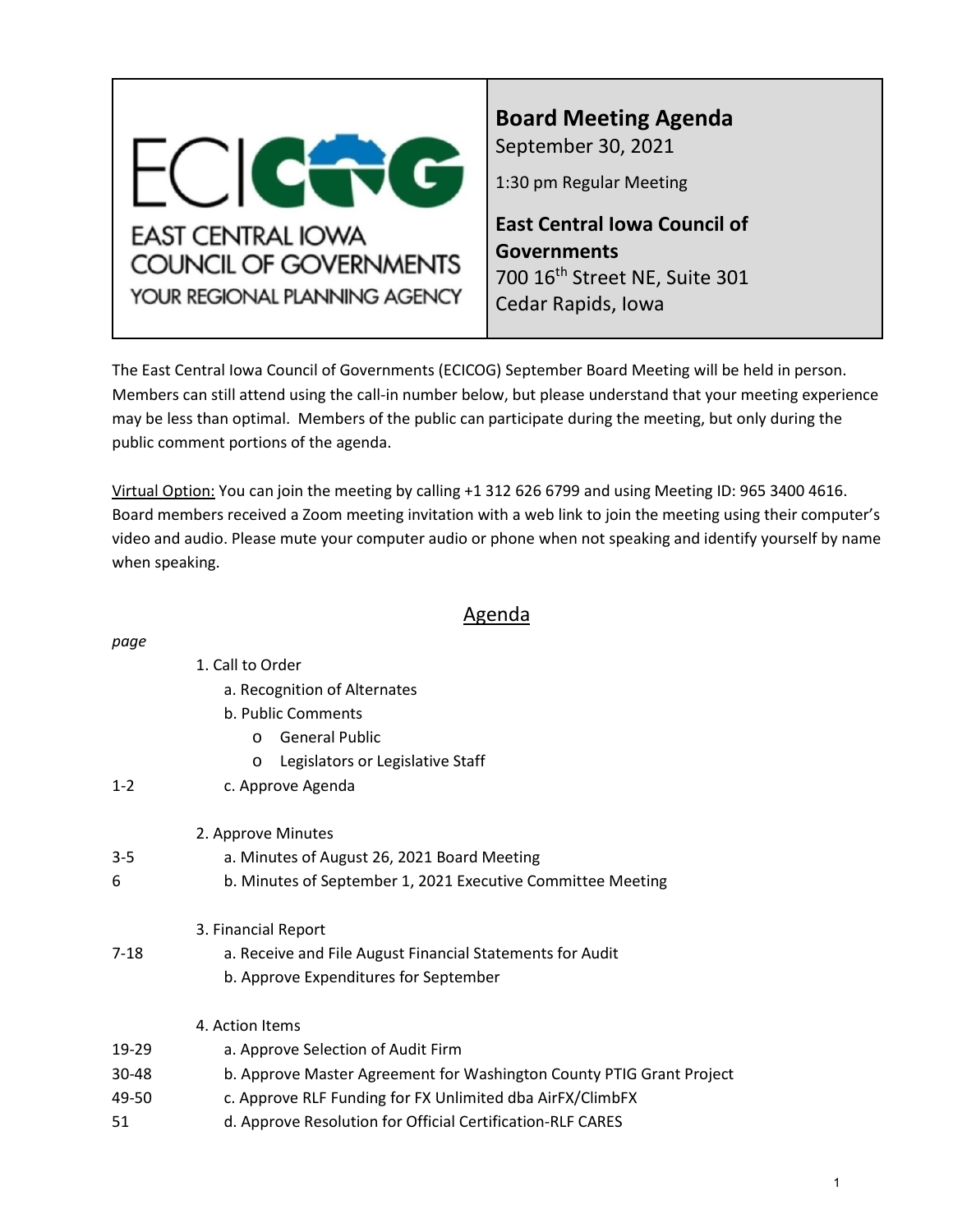- 52 5. Reports
- 53-54 a. Director's Report
- 55-60 b. Economic and Strategic Services Report
- 61-65 c. Community Development and Housing Report
- 66-68 d. Transportation and Transit Report
- 69-71 e. Environmental Services Report
- 72 6. Discussion
	- a. Revolving Loan Fund (RLF) Defederalization
	- b. State APRA Funds for Housing
- 73-77 c. Organization Goals Update
	- d. Board Member Updates
	- 7. Adjourn Next Meeting: October 28, 2021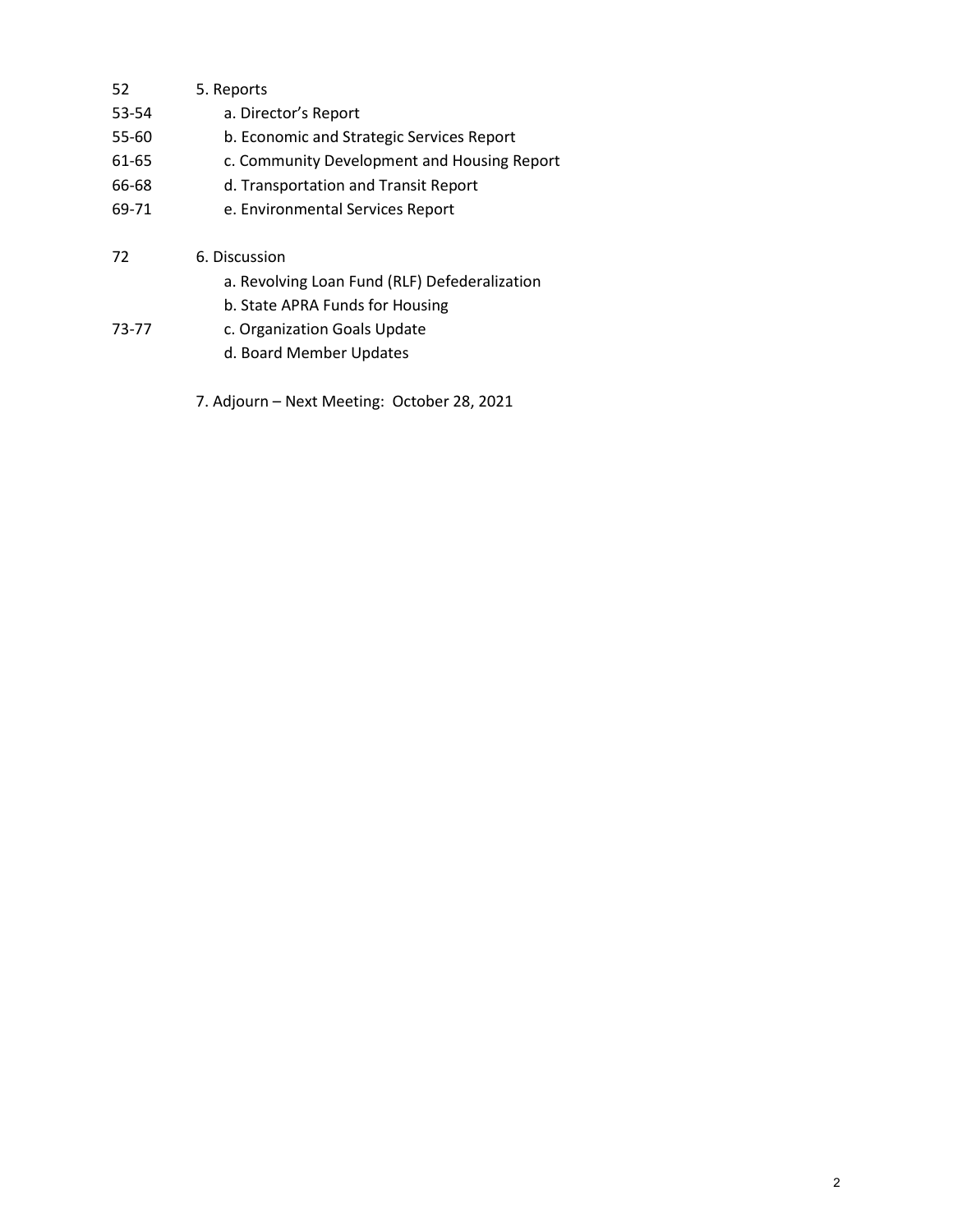## <span id="page-2-0"></span>**MINUTES**

East Central Iowa Council of Governments Board Meeting Video/Conference Call 1:30 pm, August 26, 2021 700 16th Street NE, Suite 301, Cedar Rapids, IA **MEMBERS PRESENT**

*Dave Fish-City of Belle Plaine Tracy Seeman-Benton County Supervisor Kathleen Van Steenhuyse-Benton County Citizen Kevin Heitshusen-Iowa County Supervisor Tony Hocamp-Iowa County Citizen Vicki Pope-Iowa County Supervisor Louise From-Mayor of University Heights Rod Sullivan-Johnson County Supervisor Derek Lumsden-Jones County Citizen Jon Zirkelbach-Jones County Supervisor David Connolly-Linn County Citizen Adam Griggs-Mayor of Central City Bethany Sarazin-Mayor of Alburnett Darrin Gage-Linn County Policy & Administration Bob Yoder-Washington County Supervisor Mary Audia-Washington County Citizen* 

#### **MEMBERS ABSENT**

*Donna Brooks-Johnson County Citizen Rod Smith-City of Anamosa Lauren Whitehead-City of Solon Mayor ProTem Ben Rogers-Linn County Supervisor* 

#### **ALTERNATES PRESENT**

*Brent Oleson for Ben Rogers* 

#### **OTHERS PRESENT**

*Rochelle Fuller-Senator Grassley's Office*

#### **STAFF PRESENT**

*Karen Kurt-Executive Director Gina Peters-Office Manager Brittany Rempe-Communications Specialist Robyn Jacobson-Contract Manager Harrison Freund-Planning Fellow Alicia Presto-Iowa Waste Exchange/Planner Mary Rump-Transportation Director Jennifer Fencl-Environmental Services Director Brock Grenis-Transit Administrator Tracey Achenbach-Community Development & Housing Director Paula Mitchell-Planner/Grant Specialist* 

## **1. CALL TO ORDER**

The meeting was called to order by Chairperson Zirkelbach at 1:37 p.m.

#### **a. Recognition of Alternates**

Brent Oleson for Ben Rogers

#### **b. Public Comments-none**

**c. Approve Agenda**

M/S/C (Yoder/Lumsden) to approve the agenda as presented. All ayes.

#### **2. APPROVE MINUTES**

**a. Minutes of July 29, 2021 Executive Committee Meeting**

M/S/C (Sullivan/Audia) to approve the minutes of the July 29, 2021 executive committee meeting as presented. All ayes.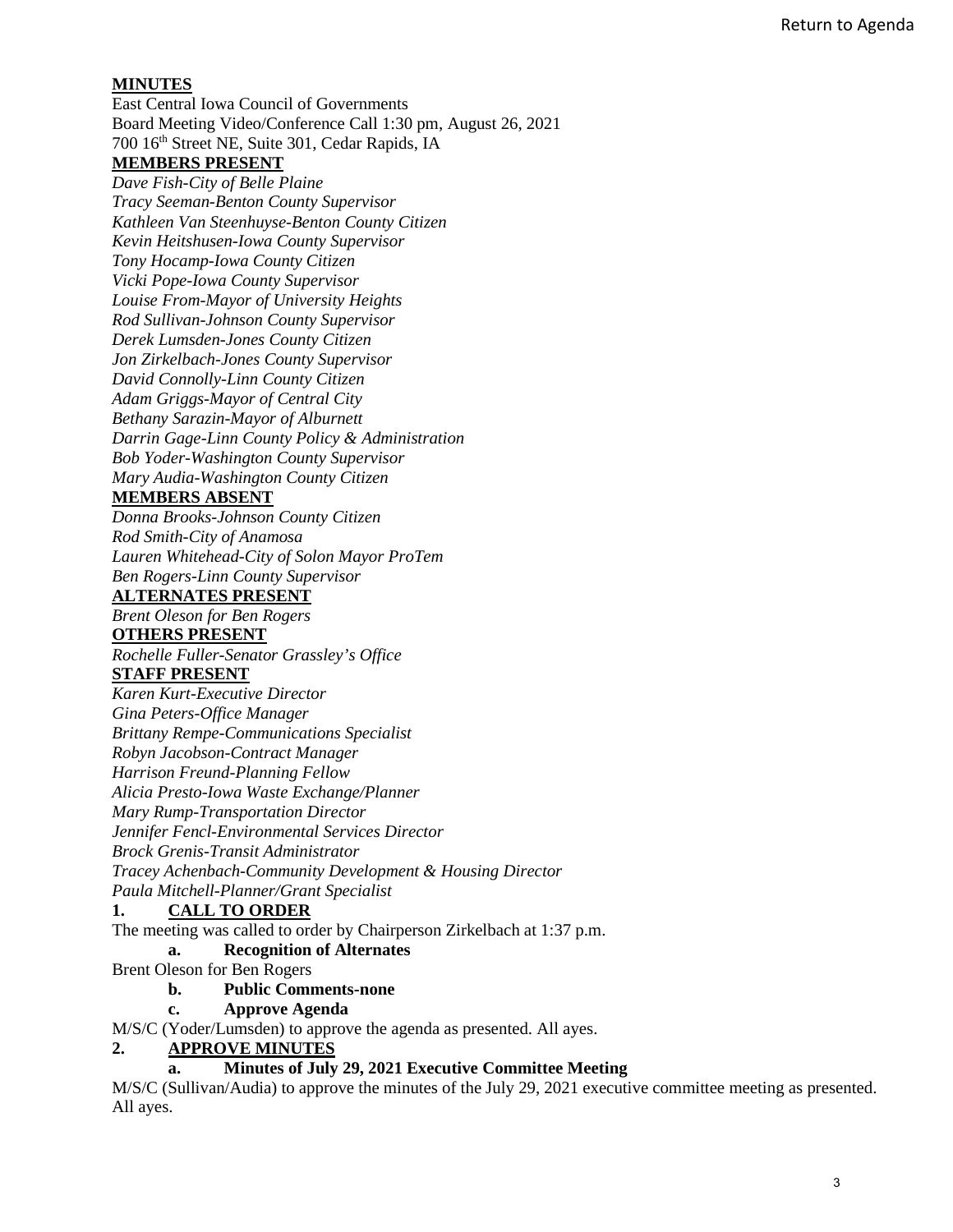## **3. FINANCIAL REPORT**

## **a. Receive and File July Financial Statements for Audit**

Kurt noted the operating balance has increased due to receipt of annual assessment payments. M/S/C (Gage/Sullivan) to receive and file the July financial statements for audit. All ayes.

## **b. Approve Expenditures for August**

M/S/C (Sullivan/Fish) to approve the expenditures as presented. All ayes.

## **4. ACTION ITEMS**

## **a. Approve RLF Funding for Simranjeet LLC dba Haveli Indian Cuisine**

Jacobson said the RLF Committee reviewed the application for Simranjeet LLC dba Haveli Indian Cuisine for furniture, fixtures & equipment. The committee's recommendation is a \$100,636 loan at 0% interest for two years, then 2% interest for 3 years with UCC Lien and personal guarantee for Roshan Lal, owner. Discussion followed.

M/S/C (Sullivan/Heitshusen) to approve the RLF Committee's recommendation to loan Simranjeet LLC dba Haveli Indian Cuisine \$100,636 at 0% interest for two years, then 2% interest for 3 years with UCC Lien and personal guarantee for Roshan Lal, owner. All ayes.

## **b. Approve RLF Funding for O's Grill**

Jacobson said the RLF Committee reviewed the application for O's Grill for furniture, fixtures & equipment. The committee's recommendation is a \$90,000 loan at 0% interest for two years, then 2% interest for 3 years with UCC Lien and personal guarantee for Otmane Benjilany and a lien on their food truck for collateral. Discussion followed.

M/S/C (Connolly/Hocamp) to approve the RLF Committee's recommendation to loan O's Grill \$90,000 at 0% interest for two years, then 2% interest for 3 years with UCC Lien and personal guarantee for Otmane Benjilany and a lien on their food truck for collateral. All ayes.

## **5. REPORTS**

## **a. Director's Report**

## **b. Economic and Strategic Services Report**

Kurt said ECICOG may need to look at staffing due to increased workload with new grant programs. She said three areas of focus right now in addition to traditional planning are CDBG-CV Grants, EDA & Regional Vision Strategy and the American Rescue Plan (ARP). She said invitations for the Envision East Central Iowa Think Tank workshop will be sent out soon, the workshop will be held September 29 at the Hotel Kirkwood. She said plans are in progress in case the event needs to go online. Kurt said due to workload, the ECICOG Bylaws will not be addressed this year but she anticipates work to begin on them in 2022.

#### **c. Community Development and Housing Report**

Achenbach said the City of Cedar Rapids has donated \$1,000,000 to the PATCH program through the Housing Fund for Linn County. She gave updates on current projects and noted CDBG housing applications were recently submitted for the Cities of Anamosa, Brighton and North Liberty. Kurt said she was notified ECICOG would receive a NADO award for the PATCH Program and it would be highlighted at the national NADO conference in October.

#### **d. Transportation and Transit Report**

Rump said September 1 would begin a new application cycle for Regional Transportation Funds and an announcement will be sent out next week to the region. She noted a pre-application workshop will be held in October. Rump said Grenis is working with Windstar to renew 380 Express service, this is the 4<sup>th</sup> year of the 5year contract. She noted the IDOT supports the program 100%. The Benton County transit facility will hold an open house on September 2, a video will be available on the ECICOG website.

#### **e. Environmental Services Report**

Fencl said Adam Rodenberg, Middle Cedar Watershed Coordinator, resigned his position on July 1 and she will be assuming his duties for the last year of the contract. She said work on the Johnson County flood buy-outs has begun. She noted the Indian Creek Soil Health Coordinator cover crop project event will be held on September 21, more details will be sent out.

## **6. DISCUSSION/PRESENTATIONS**

#### **a. CDBG-CV**

Achenbach gave a presentation on the CDBG-CV program and answered questions. A copy of the presentation will be forwarded to the board.

#### **b. Roundtable on Plans for American Rescue Plan (ARP) Funding**

Kurt opened up discussion to see how cities and counties might utilize ARPA funds. Discussion followed.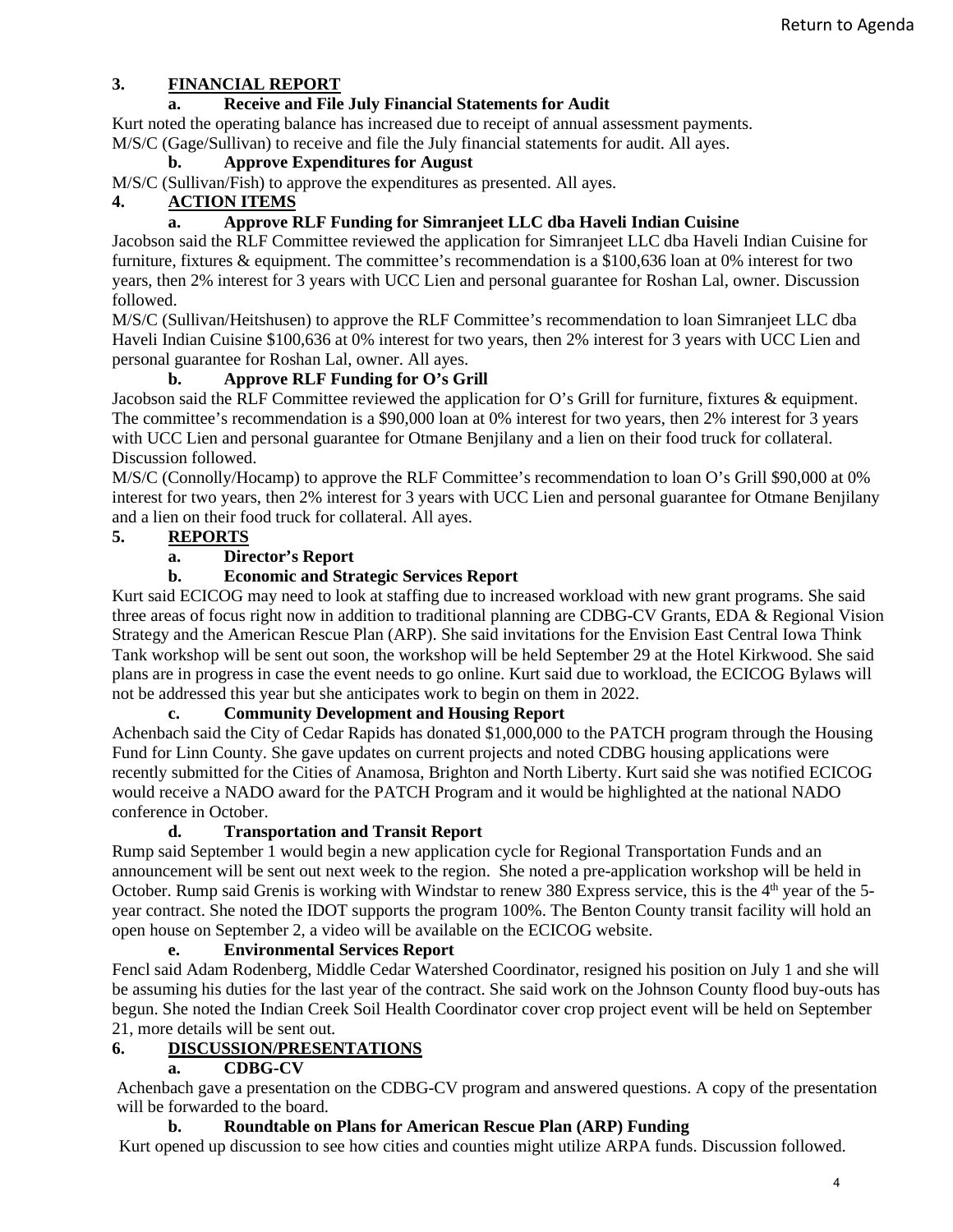## **c. Board Member Updates** - none

**7. NEXT MEETING: September 30, 2021**

M/S/C (Lumsden/Yoder) to adjourn the meeting at 2:36 p.m. All ayes.

Dave Fish, Secretary

\_\_\_\_\_\_\_\_\_\_\_\_\_\_\_\_\_\_\_\_\_\_\_\_\_\_\_\_\_